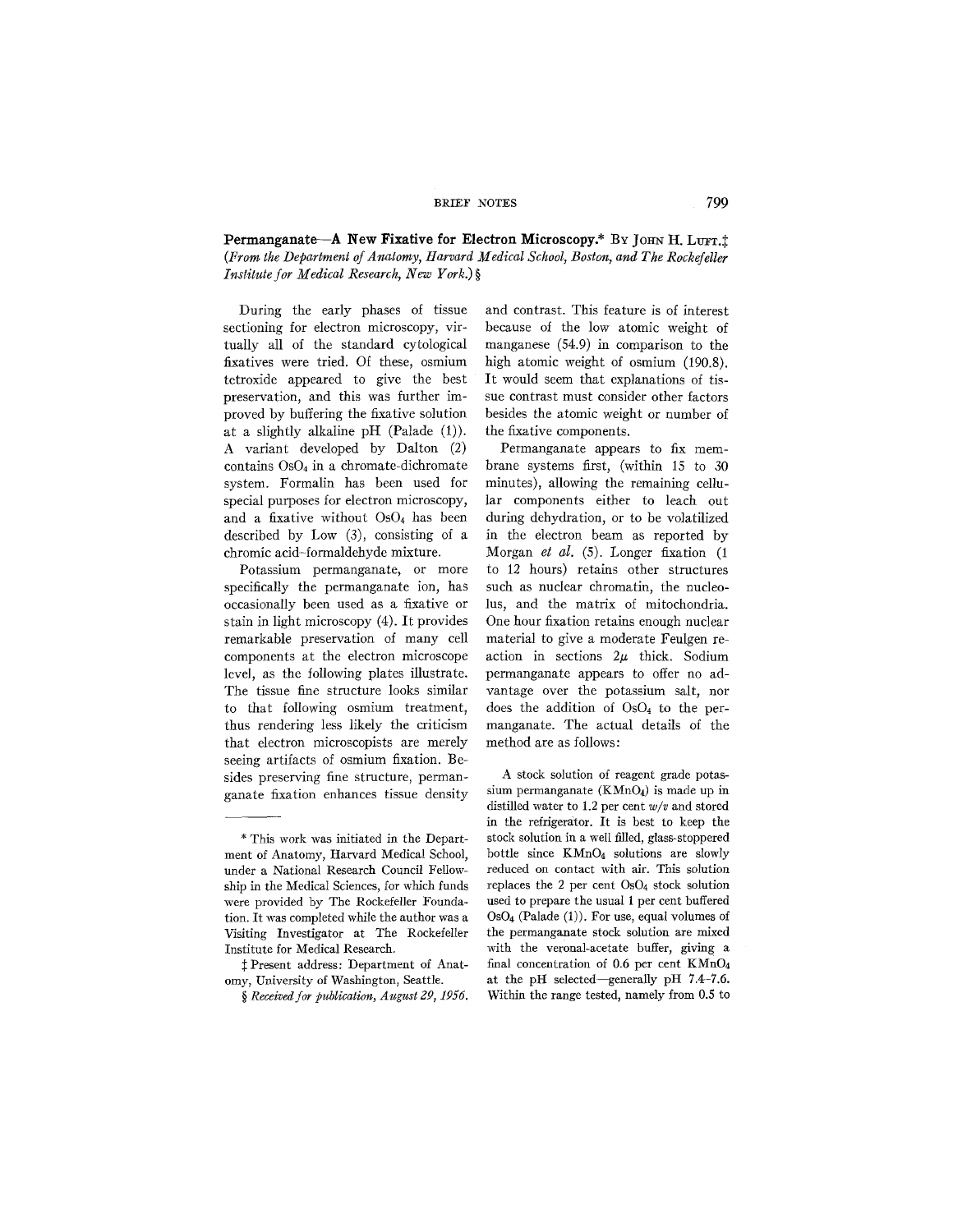1.2 per cent, the concentration of KMnO4 does not appear to be critical. The buffered KMnO4 solution is cooled in cracked ice, and 1 or 2 mm. cubes of tissue are fixed at O°C. for 15 minutes to 12 hours. Tissue fixed in this manner but at room temperature seems to be badly damaged; the effect of intermediate temperatures has not been established. At the end of fixation, the tissue is rinsed for several minutes in cold (0-5°C.) 25 per cent ethanol, and allowed to warm to room temperature in fresh 25 per cent ethanol, (15 to 20 minutes). The blocks are then dehydrated through graded alcohols as usual, and taken into n-butyl methacrylate in which they are embedded. The tissue seems to be more difficult to cut with glass knives than equivalent osmium-fixed material.

It is unlikely that KMnO4 will replace OsO4 as a general purpose fixative. Tissue structure shows a somewhat granular texture, the 150 A cytoplasmic granules which have a high RNA content are absent, and mitochondria appear swollen. Membranes, however, are remarkably distinct. Plasma membranes of cells are exceptionally well defined, for example in the brush border of renal convoluted tubular epithelium (Fig. 2) and the C fibers of peripheral nerve (Fig. 3). The paired membranes surrounding mitochondria, and the cristae projecting from the inner membrane are readily apparent in Figs. 1 and 2. The high contrast of the membranes reveals nuclear pores in oblique sections of nuclear envelope (Fig. 1). The layers of the myelin sheath of peripheral nerve are well preserved, including the middle layer (Fig. 4). The vesicles characteristic of synapses are similarly clearly differentiated after permanganate fixation (Fig. 5). Granules in liver, which are probably glycogen, are preserved better than with osmium, and take the form of cytoplasmic rosettes or clusters, composed of small (100 to 150 A) globular elements (Fig. 1). Permanganate destroys the myofilaments of striated muscle, but the sarcoplasmic reticulum is clearly revealed in the interfibrillar spaces where it appears regularly disposed in relation to the A and I bands of the myofibril (Fig. 8). In the pancreas the delicate membrane surrounding the zymogen granules, and the conspicuous parallel array of endoplasmic reticulum are also well defined (Fig. 6). High resolution micrographs reveal a lace-like or reticular structure to these membranes (Fig. 7), in contrast to the homogeneous membranes seen after osmium fixation.

Permanganate fixation seems to demonstrate membrane systems with special clarity. It seems almost specific for the endoplasmic reticulum in its broad aspects (Porter (6)). It reveals a reticular structure in these membranes, which may be artifact, or may have some basis in reality. Permanganate is insoluble in oils and fats, in contrast to the high solubility and reactivity of  $OsO<sub>4</sub>$  in these materials. This feature may contribute to the further understanding of tissue fine structure in terms of the distribution of lipides and proteins.

The author is grateful to Dr. K. R. Porter and Dr. G. E. Palade for their suggestions and comments concerning this project.

### BIBLIOGRAPHY

- 1. Palade, G. E., Y. *Exp. Med.,* 1952, 95, 285.
- 2. Dalton, A. J., *Anat. Rec.*, 1955, 121, 281.
- 3. Low, F. N., *Anat. Rec.,* 1955, 121, 332.
- 4. Schmidt, *W. J., Z. Zellforsch. u. mikr. Anat.,* 1936, 23, 261.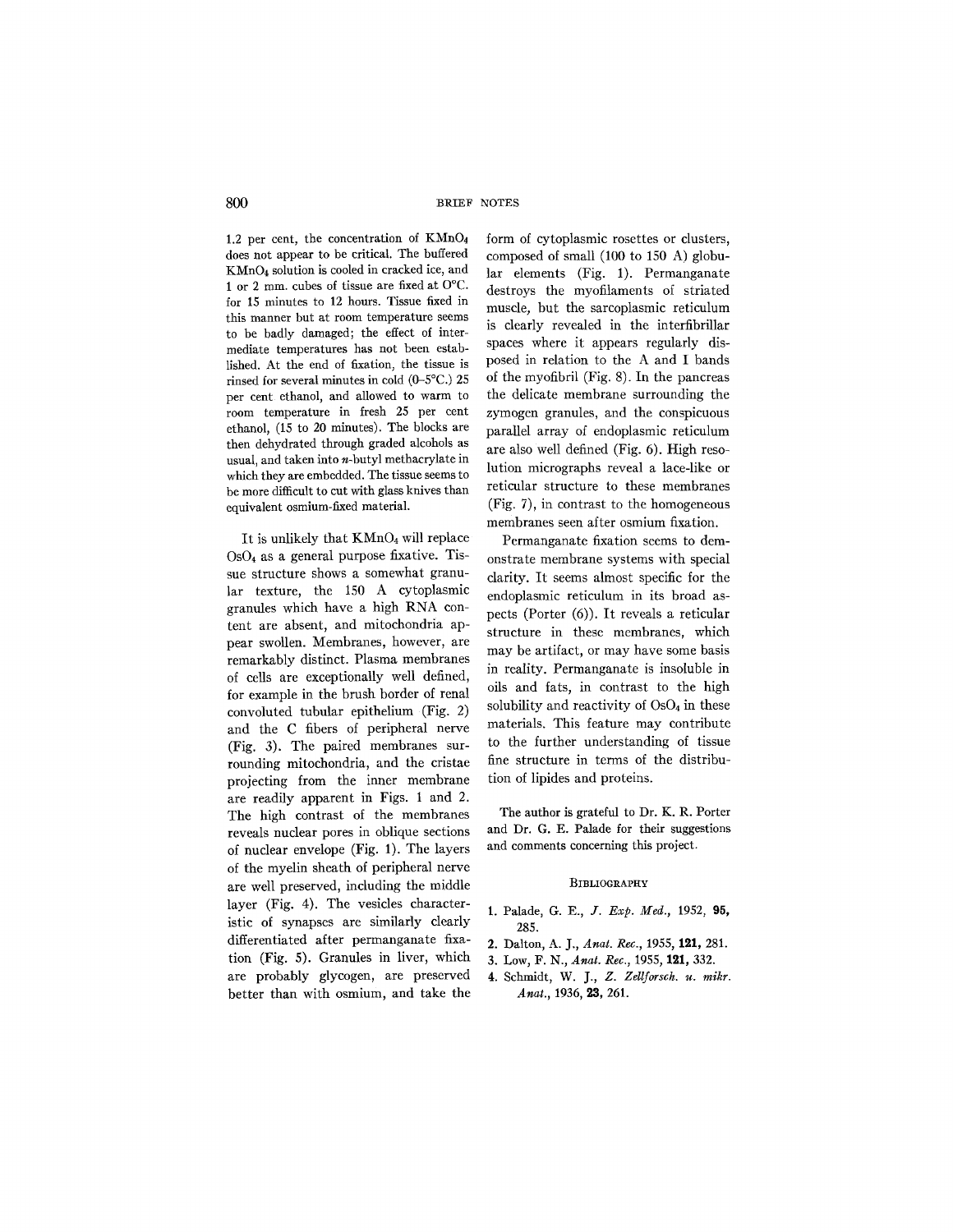# BRIEF NOTES 801

5. Morgan, C., Moore, D. H., and Rose, H. *M., Y. Biophysic. and Biochem. Cytol.,*  1956, 2, No. 4., suppl., 21. 6. Porter, K. R., The submicroscopic morphology of protoplasm, *Harvey Lectures,*  1955–56, **51,** in press.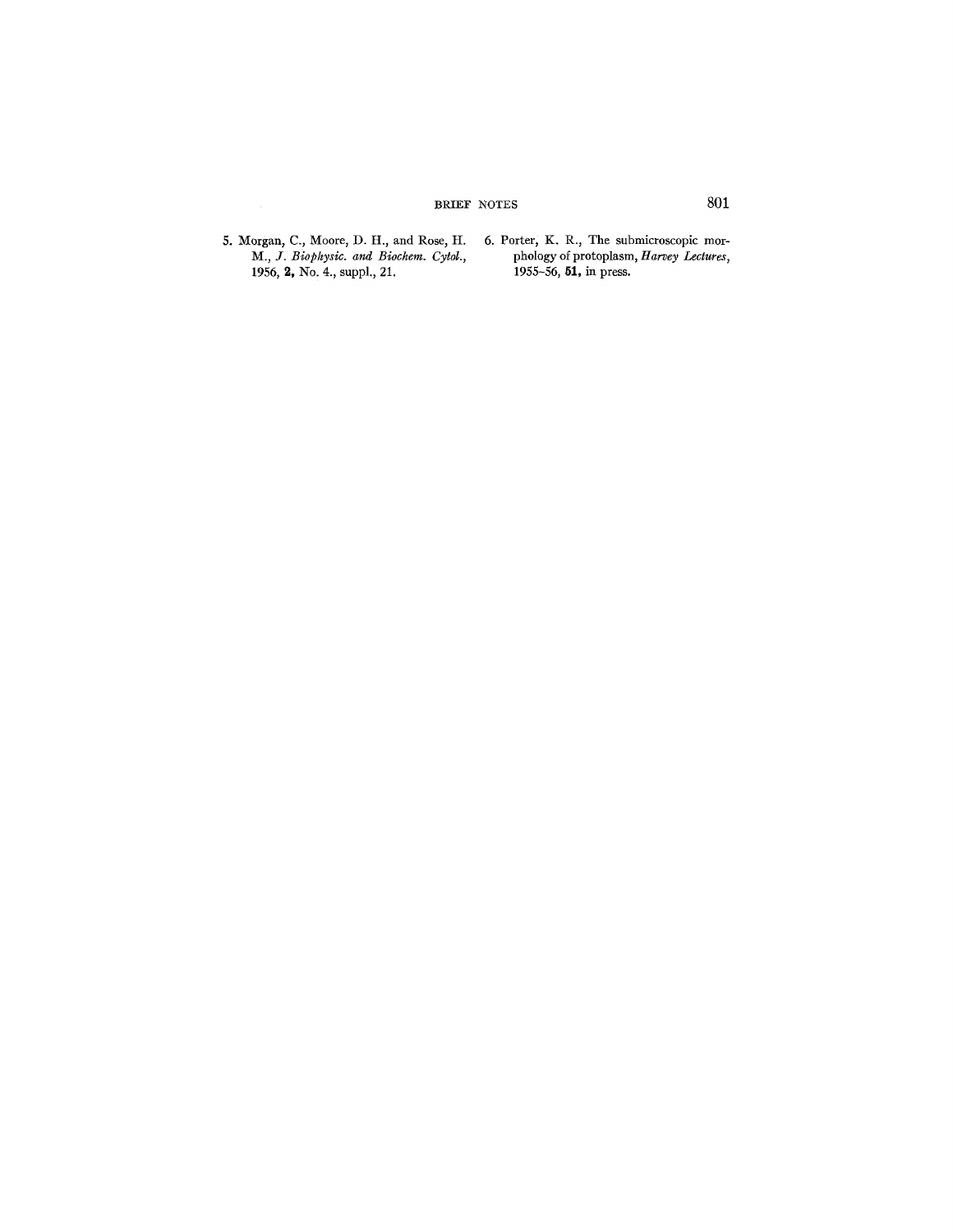802 BRIEF NOTES

### EXPLANATION OF PLATES

The solid line represents one micron, unless otherwise noted.

## PLATE 223

FIG. 1. Electron micrograph of a portion of a mouse liver cell fixed 12 hours at  $0^{\circ}$ C. in 0.5 per cent KMnO4 at pH 7.4. Mitochondria are present at *m,* and membranous and vesicular elements of the endoplasmic reticulum at  $er$ . A small portion of the nucleus is visible at  $n$ . The nuclear membrane is cut obliquely and reveals many nuclear pores  $(np)$ . Material which probably is glycogen  $(gl)$  is apparent as rosettes and clusters of smaller particles which measure about 100 to 150 A in diameter. Taken with Siemens Elmiskop 1, total magnification 54,000.

FIG. 2. Electron micrograph of frog kidney illustrating the brush border of the epithelium of the proximal convoluted tubules. The tissue was fixed  $1\frac{1}{2}$  hours at 0°C. in 0.6 per cent  $KMnO<sub>4</sub>$  at pH 7.5. Mitochondria with cristae are present at m, and a portion of the nucleus at n. The brush border *(bb)* is composed of numerous projections from the cell surface extending into the lumen of the tubule at  $l$ . Vesicular and tubular elements of the endoplasmic reticulum *(er)* are present throughout the cytoplasm. Micrograph taken with RCA-EMU-2E, total magnification 12,000.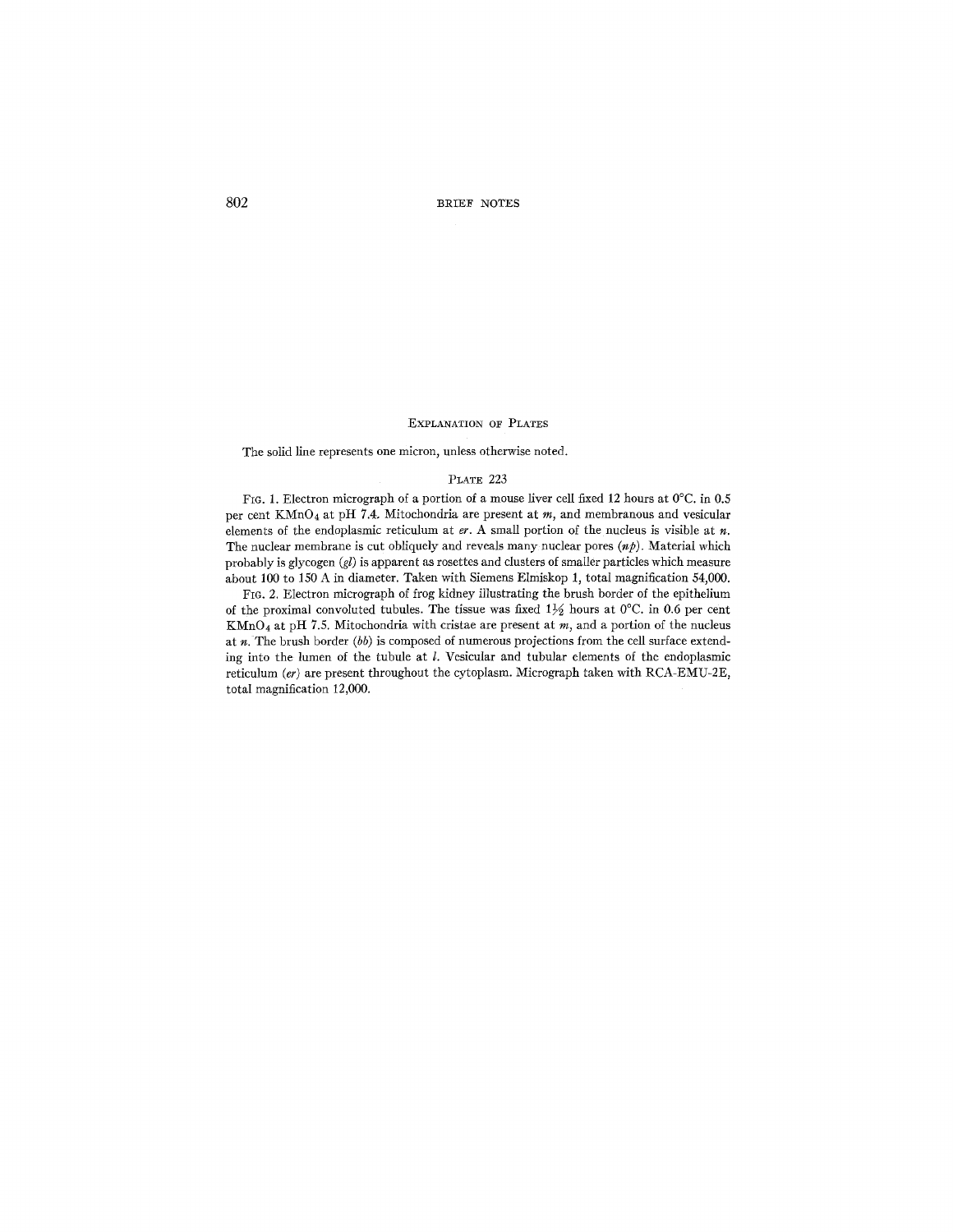THE JOURNAL OF **BIOPHYSICAL AND BIOCHEMICAL**  CYTOLOGY

**PLATE 223**  VOL. 2



(Luft: Permanganate as a new fixative)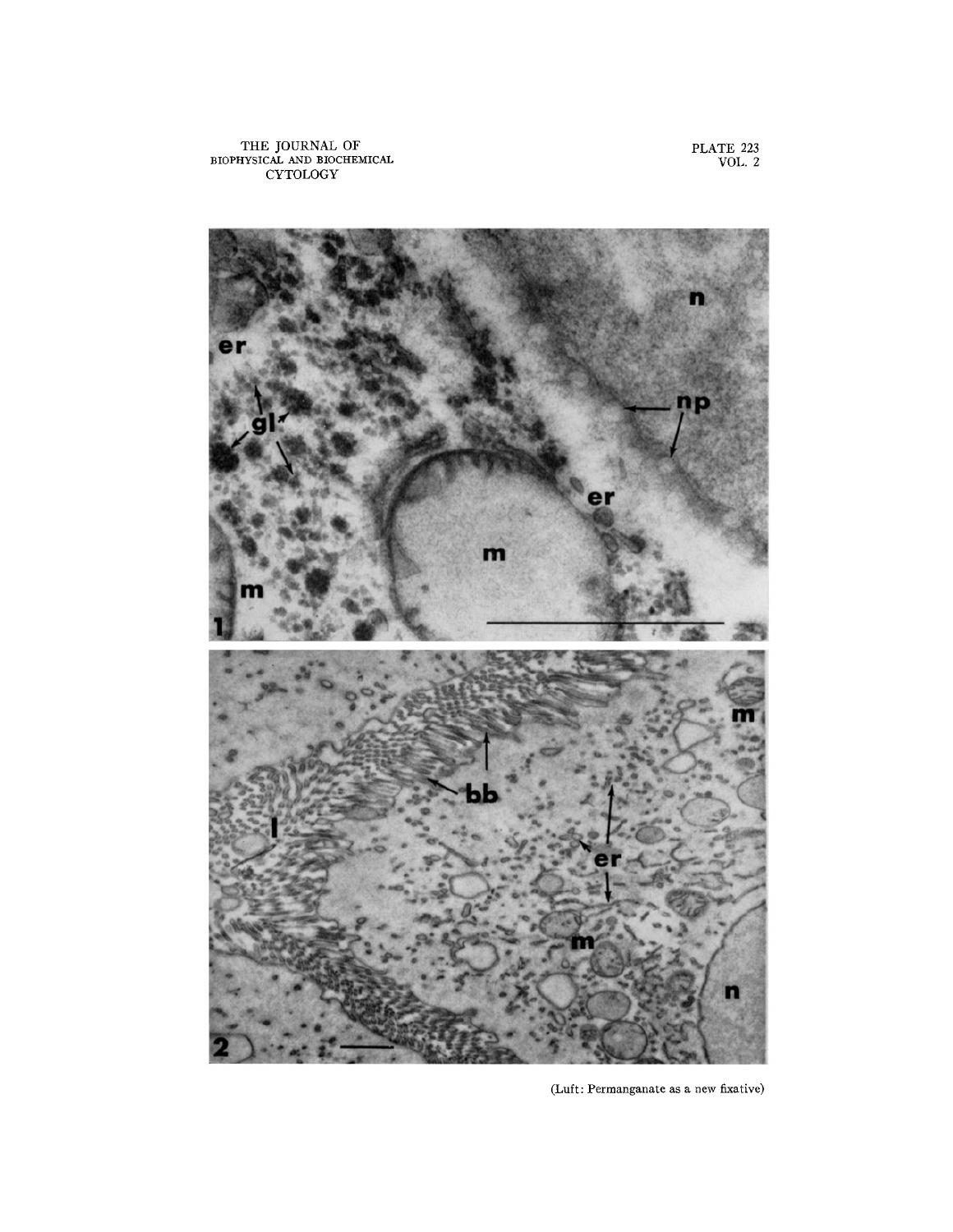## *PLATE* 224

FIG. 3. Electron micrograph of a cross-section of a bundle of C fibers in mouse sciatic nerve. Tissue was fixed 45 minutes at 0°C. in 0.6 per cent KMnO4, at pH 7.4. The numerous nerve fibers (n) are embedded at the surface of the cytoplasm of the Schwann cell *(sc).* It is possible to trace the invaginated Schwann cell membrane partially  $(1)$  or almost completely  $(2)$  surrounding the axoplasm with its complete cell membrane. Swollen mitochondria  $(m)$  and vesicular components of the endoplasmic reticulum  $(er)$  are present in the neural elements. Myelin layers of two accompanying A fibers are seen at A. Micrograph taken with RCA-EMU-2A, total magnification 24,000.

FIG. 4. Electron micrograph of the myelin sheath of the A fibers in the same section as Fig. 3. The layers of the sheath are well preserved, spaced 115 A apart. These dense layers *(dl)*  appear to be about 20 A wide, whereas the less dense middle layer *(ml)* between these appears to be about twice this thickness in many places; Taken with the Elmiskop 1 at a total magnification of 170,000.

FIG. 5. Electron micrograph of electric tissue of the electric eel, showing a nerve  $(n)$  making synaptic contact with the electroplaque (el). Tissue fixed  $1\frac{1}{2}$  hours at 0°C. in 0.5 per cent KMnO4 at pit 7.3. Synaptic vesicles *(sv)* are seen in the nerve cytoplasm and near the site of synaptic contact  $(x)$ . Micrograph taken with Elmiskop 1, total magnification 24,000.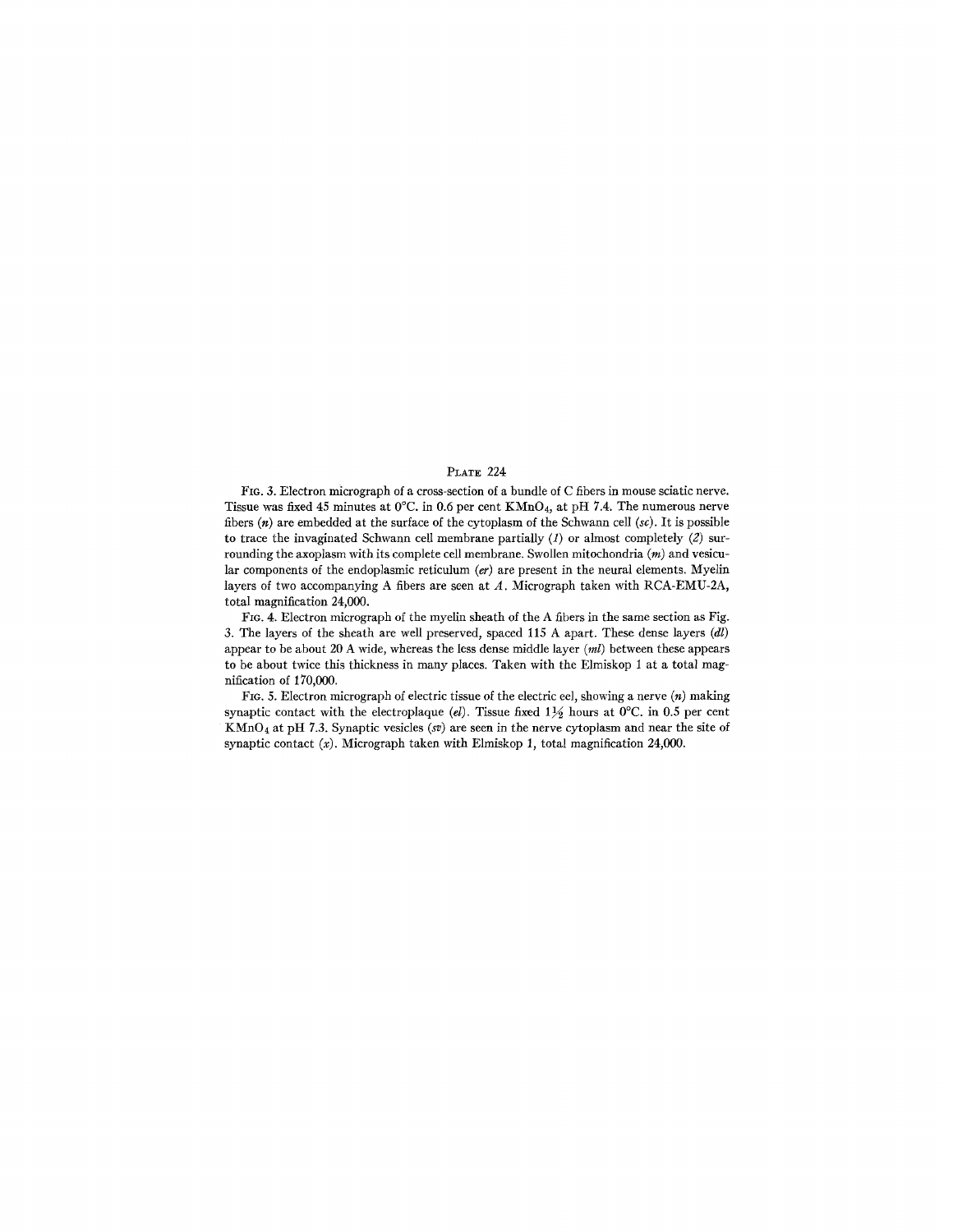THE JOURNAL OF BIOPHYSICAL AND BIOCHEMICAL CYTOLOGY

PLATE **224**  VOL. 2



(Luft : Permanganate as a new fixative)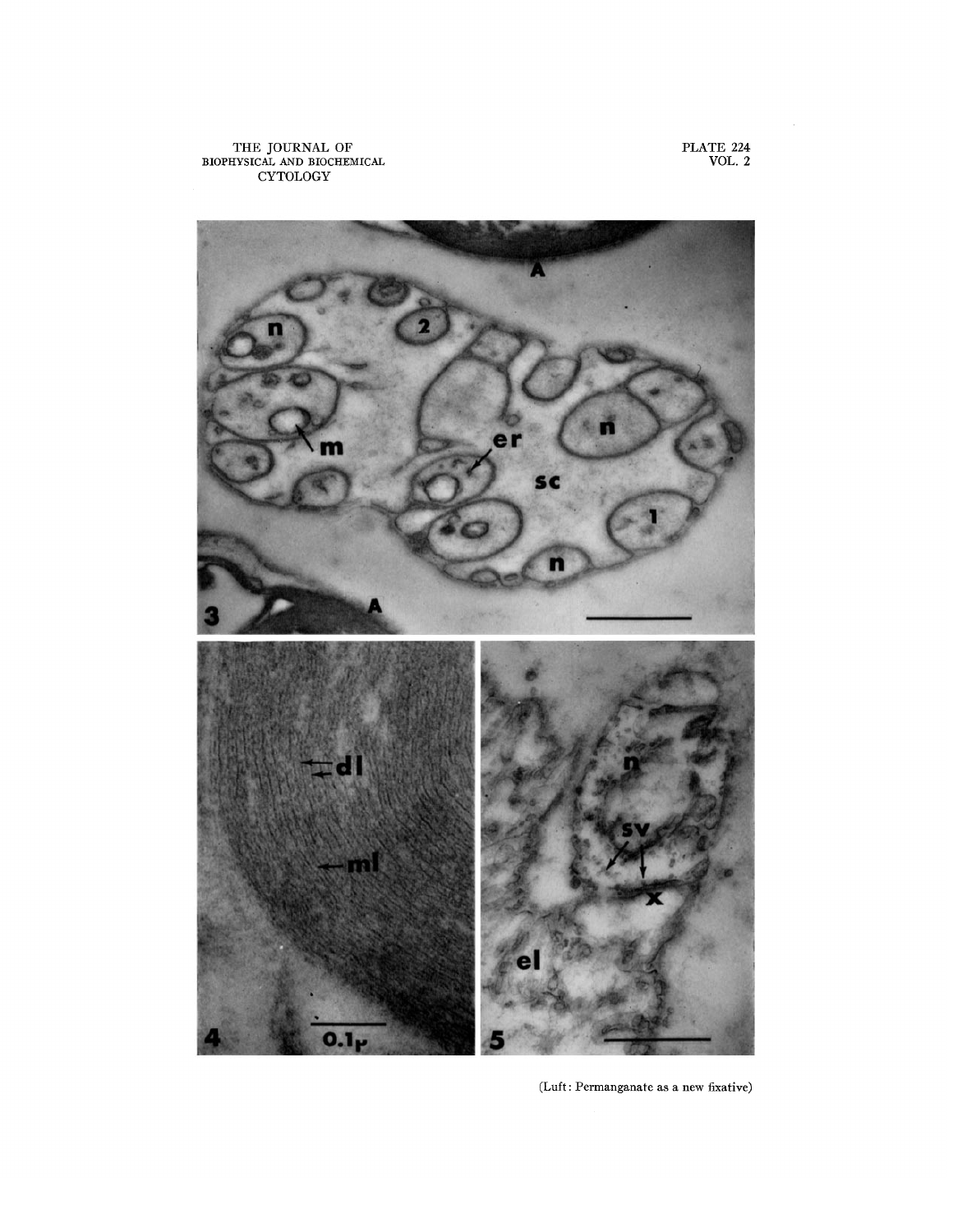## PLATE 225

FIG. 6. Electron micrograph of a part of a cell from the exocrine pancreas of a mouse. Tissue fixed 45 minutes at  $0^{\circ}$ C. in 0.6 per cent KMnO<sub>4</sub>, pH 7.4. A portion of the nucleus is present at  $n$ , and mitochondria at  $m$ . The endoplasmic reticulum is present in the familiar parallel cisternae at x, and as the tubular and vesicular forms of the Golgi apparatus at y. Zymogen granules  $(z)$  possess a delicate membrane enclosing them. Micrograph taken with RCA-EMU-2A, total magnification 18,700.

FIc. 7. Electron micrograph of the parallel sheets of endoplasmic reticulum of pancreas similar to Fig. 6, but fixed 60 minutes. Self-supporting thin section over holes in a carbon film. The granular or reticular appearance of the membranes is apparent. At the thinnest points, (presumably in cross-section), the membranes measure about  $30 \text{ A}$  in thickness. The 150 A, RNA-rich granules are absent. Taken with Elmiskop 1, total magnification 170,000.

FIG. 8. Electron micrograph of striated muscle from mouse diaphragm. Tissue fixed 1 hour at 0°C. in 0.6 per cent KMnO<sub>4</sub> at pH 7.4. The myofibrils run vertically with A bands and I bands labelled as such. Z bands are absent, and the continuity of myofilaments is lost. The sarcoplasmic reticulum *(sr),* however, is clearly present in its usual form, but is much more apparent because of the accentuated contrast. Micrograph taken with Elmiskop 1 at 23,000 total magnification.